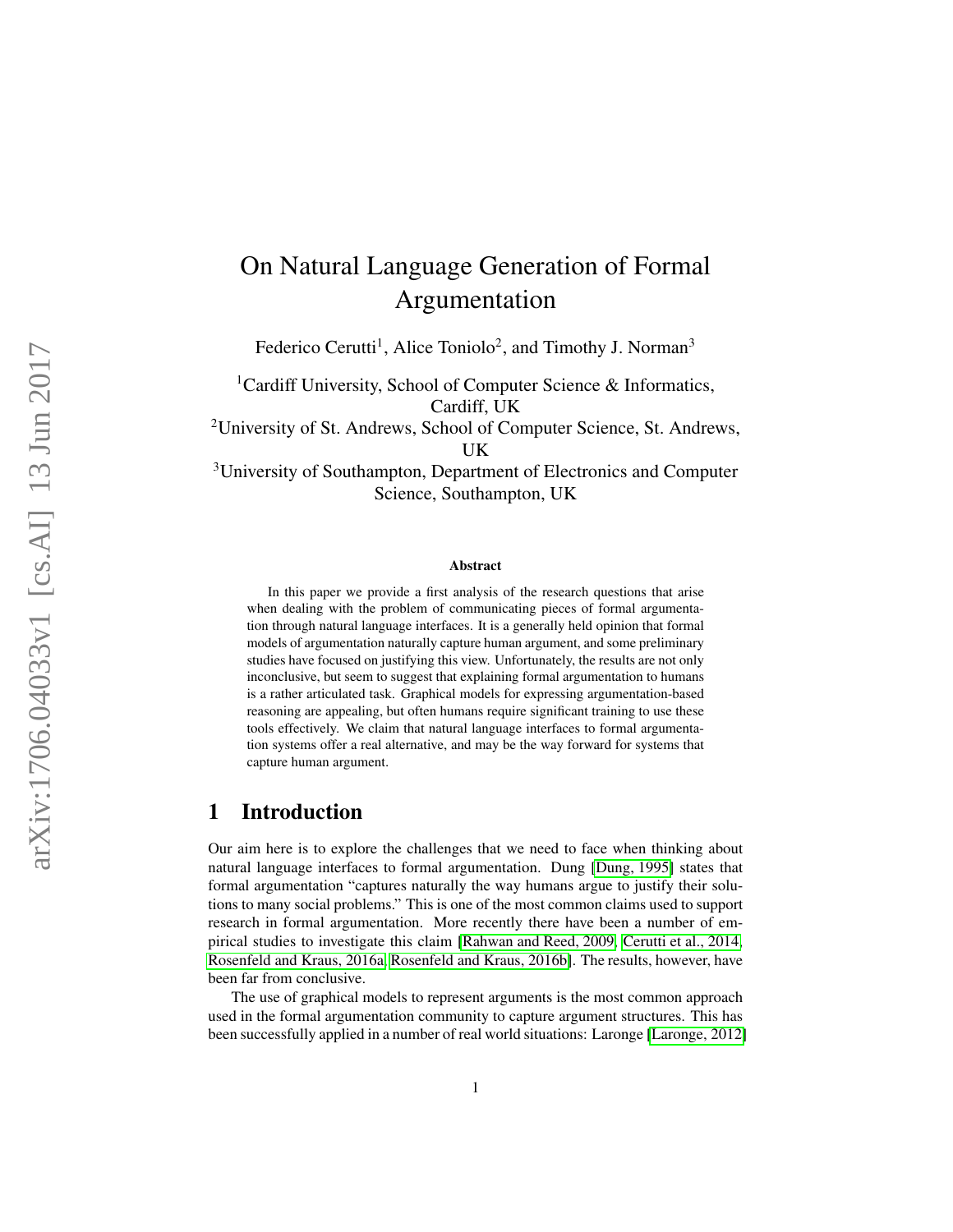(an American barrister and researcher), for example, describes how he used argumentation graphs during trials. Despite this, our claim is that to produce and to consume a graphical representation of a structure of arguments there is need for significant levels of training.

Instead of training users on another (graphical) language for representing argument structures, we can leverage our societal model, through which we are trained in reading and writing; that is, using natural language. We claim that natural language representations of formal argumentation are the way forward to develop formal models that capture human argumentation. In this paper we investigate one aspect of natural language interfaces to formal argumentation: moving from formal arguments to natural language text by exploiting Natural Language Generation (NLG) systems. We ground our investigation on an existing example (Section [2\)](#page-1-0) from collaboration between the BBC and the Dundee argumentation group [\[Lawrence et al., 2012\]](#page-15-4), namely an excerpt of the BBC Radio 4 Moral Maze programme from 22nd June 2012. In this way the reader can always relate to the original piece of text from where our investigation started. The excerpt has been already formalised into an argument network (i.e. a graph linking together different pieces of information together to display the web of arguments exchanged). In Figure [1](#page-3-0) and in Section [3](#page-2-0) we review all the necessary elements for our investigation: the notion of argumentation schemes; how to represent argument networks in the Argument Interchange Format (AIF); a (simple) approach to structured argumentation to build arguments and approximate arguments from an AIF argument network; Dung's theory of argumentation; and basic elements of NLG.

In NLG one of the most difficult tasks is to determine the communicative goal; i.e. deciding what we would like to communicate. Therefore, Section [4](#page-8-0) is entirely dedicated to investigating relevant communicative goals in the context of formal argumentation.

The result we wish to achieve in this paper is a blueprint that outlines the complex research questions and their dense interconnections that our community needs to address in order to identify models that naturally capture human argumentation.

## <span id="page-1-0"></span>2 Running Example

On 22nd June 2012, in the middle of the European debt crisis, the Moral Maze program on BBC Radio 4 addressed the topic of individual and national debt. Among others, Nick Dearden, director of the Jubilee Debt Campaign, and Claire Fox, from the Institute of Ideas, were 'witnesses' (contributors offering a specific point of view in the debate) during the program.

What follows is an excerpt that has been analysed to identify the argument network in the dialogue and made available at <http://aifdb.org/argview/1724> [\[Lawrence et al., 2012\]](#page-15-4). In this paper we focus on the sub-part of the argument network depicted in Figure [1](#page-3-0) and we highlight in the text the elements that contribute to the generation of such an argument network.

CLAIRE FOX: I understand that. I suppose my concern is just this: I want the freedom to be able to write off debts but — I'm sure you recognise this —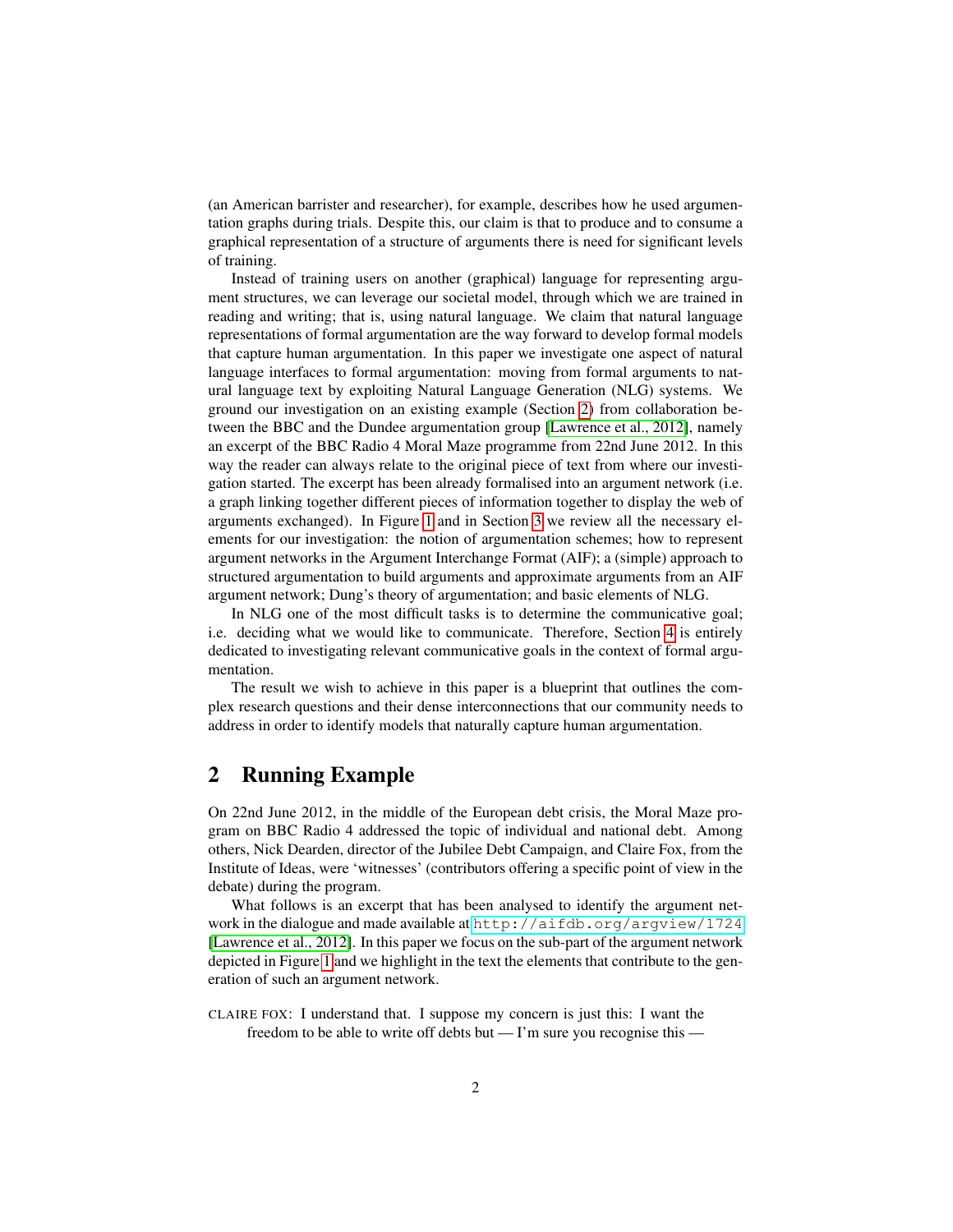there is this sort of sense amongst a lot of young people, who just think, "I want that, so I'll have that now. Thank you." And so, if you want the moral hazard, instead of kind of just going on about the bankers, is there not a danger that if we just said we'd write off debt, that it actually isn't very helpful for our side, for ordinary people, to actually have that? [T1] There's no discipline there [T2]. In some ways you need that discipline, don't you, to be a saver, to think, "I won't get into debt?" [T3]

NICK DEARDEN: In some ways I agree with you. If you want the economy to run smoothly, you have to incentivise certain types of behaviour. [T4] So, for example in South Korea, in terms of how South Korean grew, it did incentivise saving, at certain times, by certain economic policies [T5]. On the other hand, I think what people don't realise, or only half realise, is the fact that we have actually written off massive amounts of debt [T6]. But it certainly isn't the debts of the people who most need it in society [T7].

# <span id="page-2-0"></span>3 Background

#### 3.1 Argumentation Schemes

Argumentation schemes [\[Walton et al., 2008,](#page-16-0) [Walton, 2009\]](#page-16-1) are abstract reasoning patterns commonly used in everyday conversational argumentation, legal, scientific argumentation, etc. Schemes have been derived from empirical studies of human argument and debate. They can capture traditional deductive and inductive approaches as well as plausible reasoning. Each scheme has a set of critical questions that represents standard ways of critically probing into an argument to find aspects of it that are open to criticism.

For instance, in the dialogue reported in Section [2,](#page-1-0) part of Nick's position can be mapped into an argument from example that has the following structure:

Premise: In this particular case, individual *a* has property *F* and also property *G*. Conclusion: Therefore, generally, if *x* has property *F*, the it also has property *G*.

One of the critical questions here is: "Is the proposition claimed in the premise in fact true?"

#### 3.2 Representing an Argument Network

The Argument Interchange Format (AIF) [\[Chesnevar et al., 2006,](#page-14-2) [Rahwan and Reed, 2009\]](#page-15-0) is the current proposal for a standard notation for argument structures. It is based on a graph that specifies two types of nodes: information nodes (or I-nodes) and scheme nodes (or S-nodes). These are represented by two disjoint sets,  $\mathcal{N}_I \cup \mathcal{N}_S = \mathcal{N}$ and  $\mathcal{N}_I \cap \mathcal{N}_S = \emptyset$ , where information nodes represent claims, premises, data, etc., and scheme nodes capture the application of patterns of reasoning belonging to a set  $S = S^R \cup S^C \cup S^P$ ,  $S^R \cap S^C = S^C \cap S^P = S^P \cap S^R = \emptyset$ . Reasoning patterns can be of three types: rule of inference  $S<sup>R</sup>$ ; criteria of preference  $S<sup>P</sup>$ ; and criteria of conflicts  $S^C$ .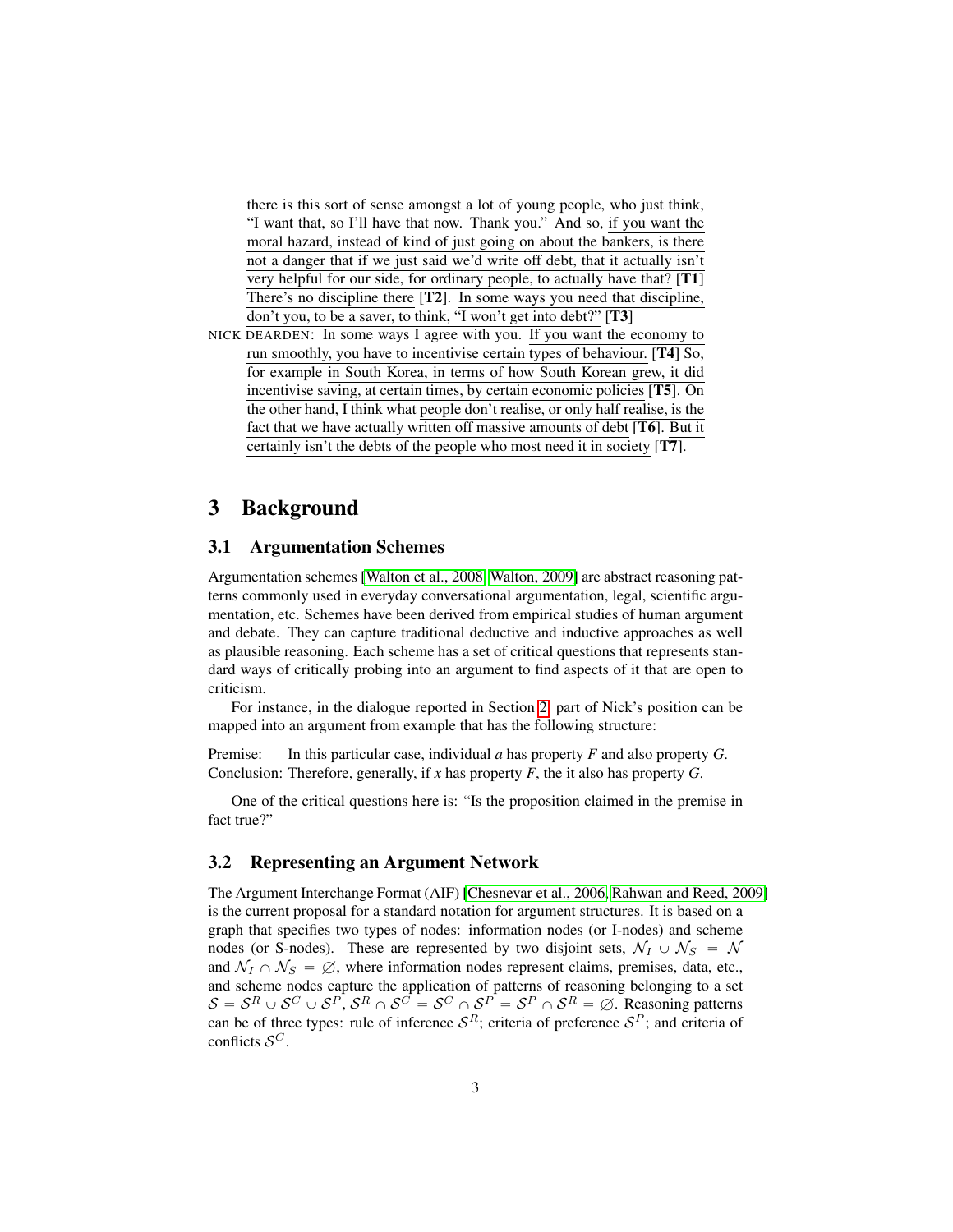

<span id="page-3-0"></span>Figure 1: Argument network for the running example, as obtained from [http://](http://aifdb.org/argview/1724) [aifdb.org/argview/1724](http://aifdb.org/argview/1724) (edited version)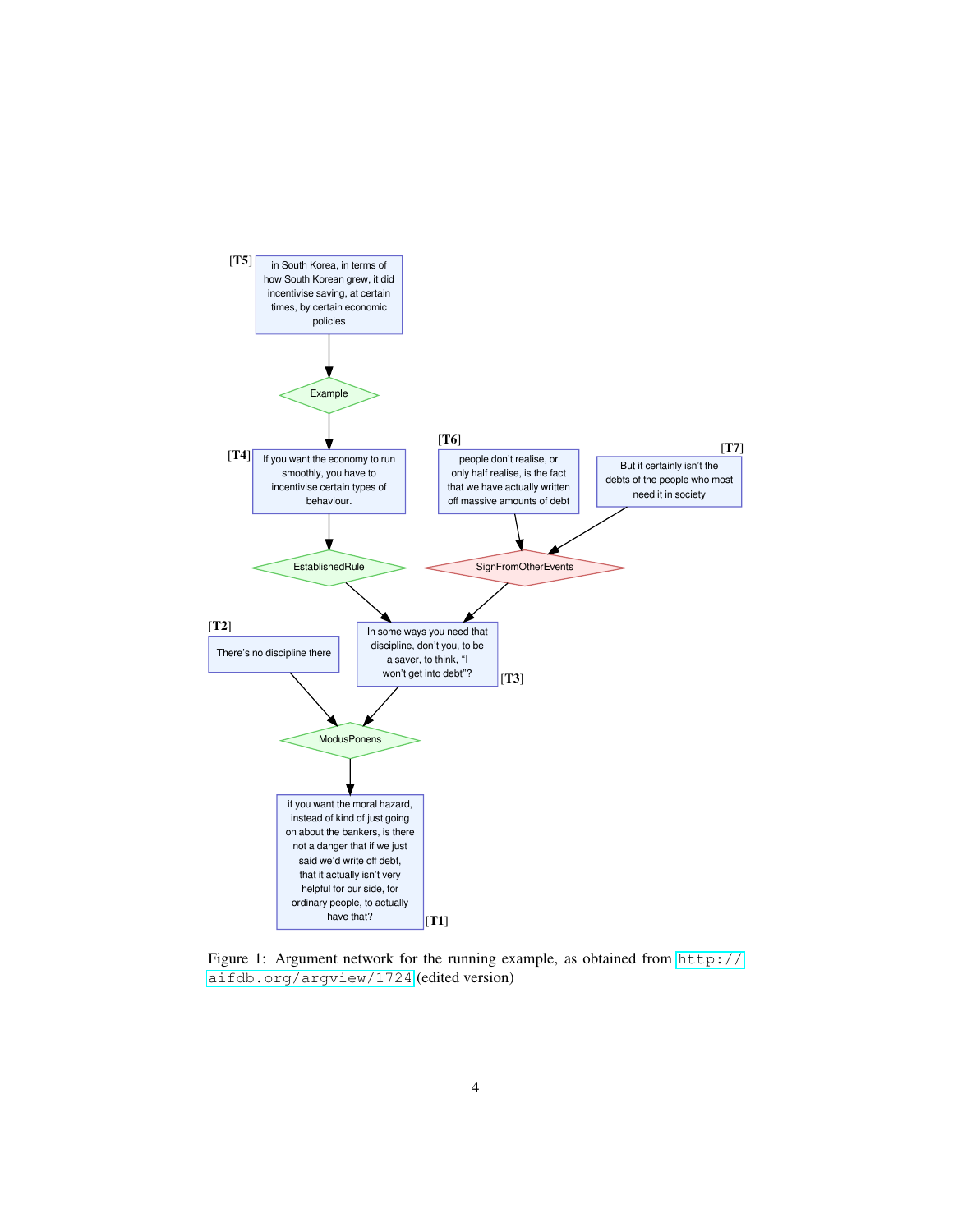The relation fulfils  $\subseteq \mathcal{N}_S \times \mathcal{S}$  expresses that a scheme node instantiates a particular scheme. Scheme nodes, moreover, can be one of three types: rule of inference application nodes  $\mathcal{N}_S^{RA}$ ; preference application nodes  $\mathcal{N}_S^{PA}$ ; or conflict application nodes  $\mathcal{N}_S^{CA}$ , with  $S = \mathcal{N}_S^{RA} \cup \mathcal{N}_S^{PA} \cup \mathcal{N}_S^{CA}$ , and  $\mathcal{N}_S^{RA} \cap \mathcal{N}_S^{PA} = \mathcal{N}_S^{PA} \cap \mathcal{N}_S^{CA} =$  $\mathcal{N}_S^{CA} \cap \mathcal{N}_S^{RA} = \varnothing.$ 

Nodes are connected by edges whose semantics is implicitly defined by their use. For instance, an information node connected to a RA scheme node, with the arrow terminating in the latter, would suggest that the information node serves as a premise for an inference rule. Figure [1](#page-3-0) shows an AIF representation of the arguments exchanged in the dialogue introduced in Section [2.](#page-1-0) Rectangular nodes represent information nodes, while rhombic ones represent scheme nodes: green for RA nodes, and red for CA nodes.

#### <span id="page-4-0"></span>3.3 Deductive Argumentation

Using deductive argumentation means that each argument is defined using a logic, and in the following we adopt the simple, but elegant logic proposed by Besnard & Hunter [\[Besnard and Hunter, 2014\]](#page-14-3). Thus, we let  $\mathcal L$  be a logical language. If  $\alpha$  is an atom in L, then  $\alpha$  is a *positive literal* in L, and  $-\alpha$  is a *negative literal* in L. For a literal  $\beta$ , the *complement* of the positive literal  $\beta = \alpha$  is  $\overline{\beta} = -\alpha$  (resp. if  $\beta = -\alpha$  is not a positive literal, its complement is the positive literal  $\overline{\beta} = \alpha$ ).

A *simple rule* is of the form  $\alpha_1 \wedge \ldots \wedge \alpha_k \rightarrow \beta$  where  $\alpha_1, \ldots, \alpha_k, \beta$  are literals. A *simple logical knowledge base* is a set of literals and a set of simple rules. Given a simple logic knowledge base,  $\Delta$ , the *simple consequence relation*  $\vdash$ <sub>s</sub> is defined, such that  $\Delta \vdash_s \beta$  if and only if there is a rule  $\alpha_1 \wedge \ldots \wedge \alpha_n \to \beta \in \Delta$  and  $\forall i$  either  $\alpha_i \in \Delta$ or  $\Delta \vdash_s \alpha_i$ . Now, given  $\Phi \subseteq \Delta$  and a literal  $\alpha, \langle \Delta, \alpha \rangle$  is a *simple argument* if and only if  $\Phi \vdash_s \alpha$  and  $\sharp \Phi' \subsetneq \Phi$  such that  $\Phi' \vdash_s \alpha$ .  $\Phi$  is the support (or premises, assumptions) of the argument, and  $\alpha$  is the claim (or conclusion) of the argument. Given an argument  $\mathbf{a} = \langle \Phi, \alpha \rangle$ , the function Support(a) returns  $\Phi$ , and Claim(a) returns  $\alpha$ .

For simple arguments a and b we consider the following types of simple attack:

- a is a *simple undercut* of **b** if there is a simple rule  $\alpha_1 \wedge \alpha_k \rightarrow \beta$  in Support(**b**) and there is an  $\alpha_i \in \{\alpha_1, \dots, \alpha_k\}$  such that Claim(a) is the complement of  $\alpha_i$ ;
- **a** is a *simple rebut* of **b** if  $Claim(a)$  is the complement of  $Claim(b)$ .

Following Black & Hunter [\[Black and Hunter, 2012\]](#page-14-4), an *approximate argument* is a pair  $\langle \Phi, \alpha \rangle$ . If  $\Phi \vdash_s \alpha$ , then  $\langle \Phi, \alpha \rangle$  is also *valid*; if  $\Phi \not\models_s \bot$ , then  $\langle \Phi, \alpha \rangle$  is also *consistent*; if  $\Phi \vdash_s \alpha$ , and there is no  $\Phi' \subsetneq \Phi$  such that  $\Phi' \vdash_s \alpha$ , then  $\langle \Phi, \alpha \rangle$  is also *minimal*; if  $\Phi \vdash_s \alpha$ , and  $\Phi \not\models_s \bot$ , then  $\langle \Phi, \alpha \rangle$  is also *expansive* (i.e. it is valid and consistent, but it may have unnecessary premises).

Building on top of Figure [1](#page-3-0) and transforming each  $\mathcal{N}_S^{RA}$  node into a simple rule, a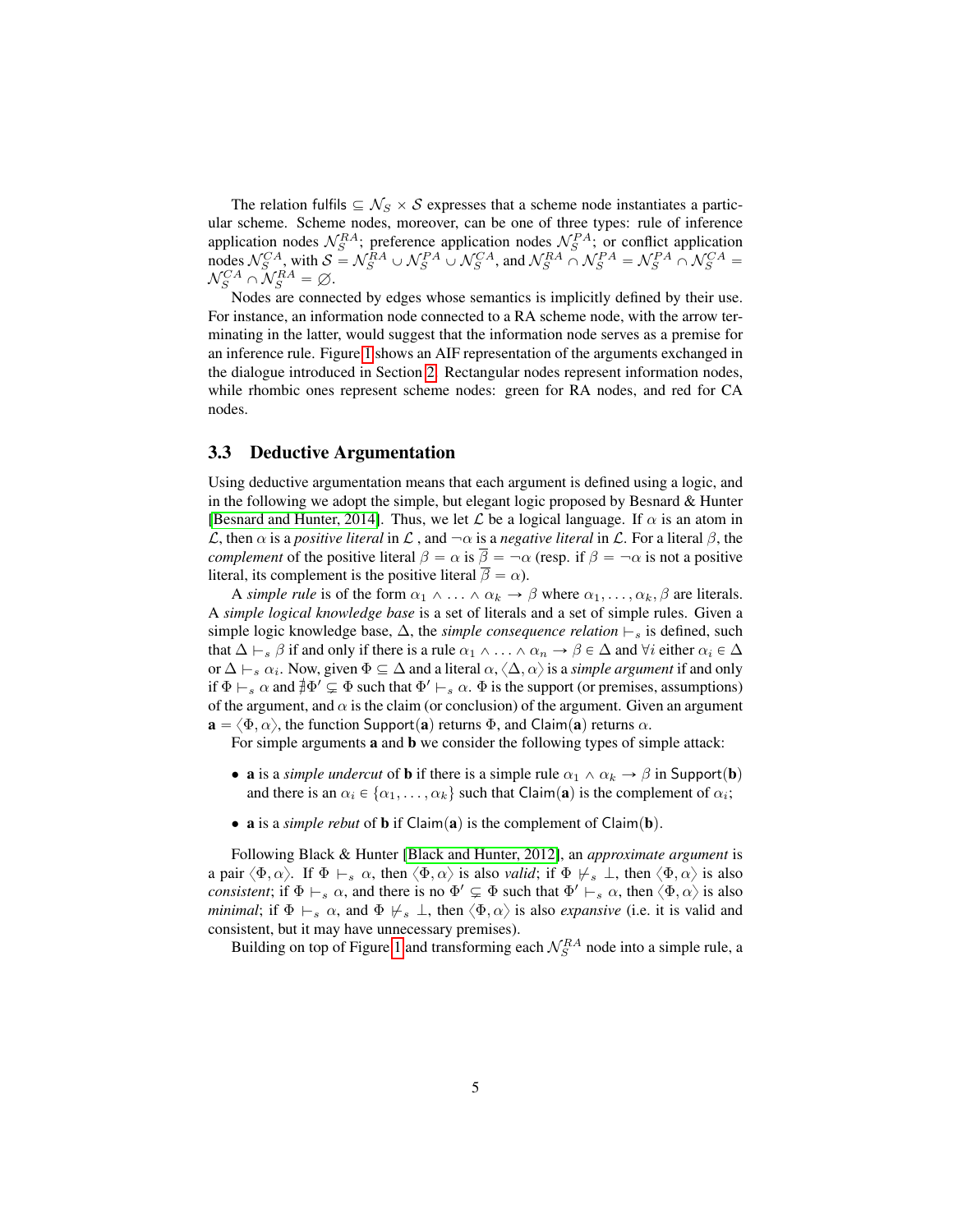simple knowledge base for our running example is:

$$
\Delta_m = \left\{ \begin{array}{l} [\mathbf{T1}], [\mathbf{T2}], [\mathbf{T3}], [\mathbf{T4}], [\mathbf{T5}], \\ [\mathbf{T5}] \rightarrow [\mathbf{T4}], \\ [\mathbf{T4}] \rightarrow [\mathbf{T3}], \\ [\mathbf{T2}] \land [\mathbf{T3}] \rightarrow [\mathbf{T1}], \\ [\mathbf{T6}] \land [\mathbf{T7}] \rightarrow [\mathbf{T3}] \end{array} \right\}
$$

Therefore, the following are the simple arguments that can be built from  $\Delta_m$ :

$$
\mathcal{A}_m = \left\{\begin{array}{l} \mathbf{a} = \big\langle \{\text{[T5]}, \text{[T5]} \rightarrow \text{[T4]}\}, \text{[T4]}\big\rangle, \\ \mathbf{b} = \big\langle \{\text{[T4]}, \text{[T4]} \rightarrow \text{[T3]}\} \text{[T3]}\big\rangle, \\ \mathbf{c} = \big\langle \{\text{[T2]}, \text{[T3]}, \text{[T2]} \land \text{[T3]} \rightarrow \text{[T1]}\}, \text{[T1]}\big\rangle, \\ \mathbf{d} = \big\langle \{\text{[T6]}, \text{[T7]}, \text{[T6]} \land \text{[T7]} \rightarrow \text{[T3]}\}, \text{[T3]}\big\rangle \end{array}\right\}
$$

with **d** rebutting **b**, and **d** undercutting **c**.

However, there are many more approximate arguments. For instance,  $\mathbf{c}' =$  $\langle \{ [T5], [T4], [T3], [T2], [T5] \rightarrow [T4], [T4] \rightarrow [T3], [T2] \land [T3] \rightarrow [T1] \rangle \}$  is an approximate argument in favour of [T1] taking into consideration all the inferences that might help concluding it. Conversely,  $\mathbf{c}'' = \langle \{\}, [\mathbf{T1}]\rangle$  is the minimal (invalid) approximate argument in favour of [T1].

#### 3.4 Abstract Argumentation

An argumentation framework [\[Dung, 1995\]](#page-14-0) consists of a set of arguments and a binary attack relation between them.

**Definition 1** An argumentation framework *(AF)* is a pair  $\Gamma = \langle A, R \rangle$  where A is a *set of arguments and*  $\mathcal{R} \subseteq \mathcal{A} \times \mathcal{A}$ *. We say that b* attacks *a iff*  $\langle \mathbf{b}, \mathbf{a} \rangle \in \mathcal{R}$ *, also denoted as*  $b \to a$ . The set of attackers of an argument **a** will be denoted as  $a^- \triangleq \{b : b \to a\}$ , *the set of arguments attacked by a will be denoted as*  $a^+ \triangleq \{b : a \rightarrow b\}$ *. We also extend these notations to sets of arguments, i.e. given*  $E, S \subseteq A, E \rightarrow a$  *iff*  $\exists b \in E$ *s.t.*  $b \rightarrow a$ ;  $a \rightarrow E$  *iff*  $\exists b \in E$  *s.t.*  $a \rightarrow b$ ;  $E \rightarrow S$  *iff*  $\exists b \in E$ ,  $a \in S$  *s.t.*  $b \rightarrow a$ ;  $E^- \triangleq \{b \mid \exists a \in E, b \rightarrow a\}$  and  $E^+ \triangleq \{b \mid \exists a \in E, a \rightarrow b\}.$ 

Each argumentation framework, therefore, has an associated directed graph where the vertices are the arguments, and the edges are the attacks.

The basic properties of conflict–freeness, acceptability, and admissibility of a set of arguments are fundamental for the definition of argumentation semantics.

**Definition 2** *Given an AF*  $\Gamma = \langle A, \mathcal{R} \rangle$ *:* 

- *a set*  $S \subseteq A$  *is a* conflict–free *set* of  $\Gamma$  *if*  $\frac{4}{7}$  *a*, *b*  $\in$  *S s.t. a*  $\rightarrow$  *b*;
- *an argument*  $\mathbf{a} \in \mathcal{A}$  *is* acceptable *with respect to a set*  $S \subseteq \mathcal{A}$  *of*  $\Gamma$  *if*  $\forall \mathbf{b} \in \mathcal{A}$  *s.t.*  $\mathbf{b} \rightarrow \mathbf{a}, \exists \mathbf{c} \in S \text{ s.t. } \mathbf{c} \rightarrow \mathbf{b}$ ;
- *a set*  $S \subseteq A$  *is an* admissible *set of*  $\Gamma$  *if* S *is a conflict–free set of*  $\Gamma$  *and every element of* S *is acceptable with respect to* S, *i.e.*  $S \subseteq \mathcal{F}_{\Gamma}(S)$ *.*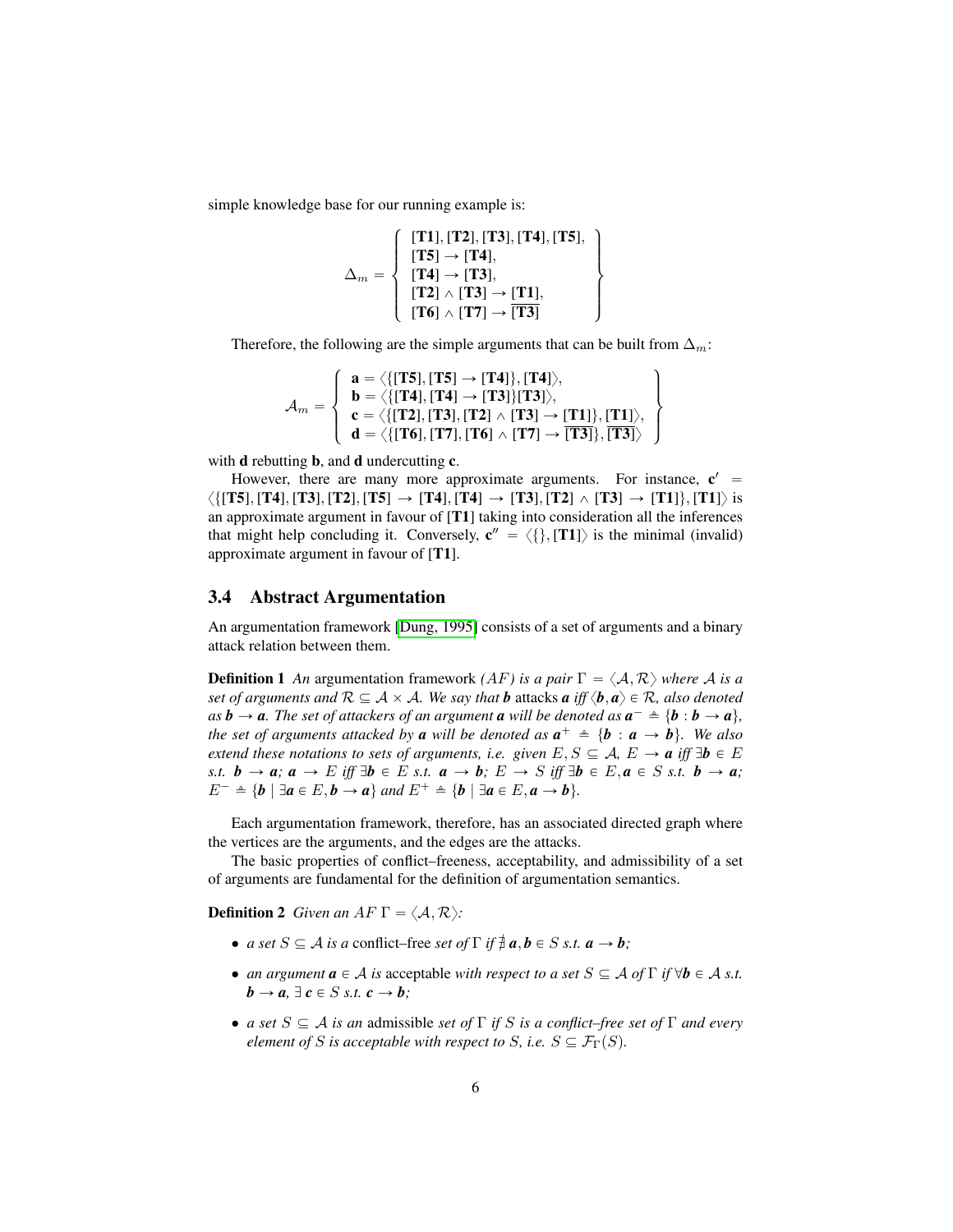

<span id="page-6-0"></span>Figure 2: The  $AF \Gamma_m$  for Figure [1](#page-3-0) interpreted using deductive argumentation.

An argumentation semantics  $\sigma$  prescribes for any  $AF \Gamma$  a set of *extensions*, denoted as  $\mathcal{E}_{\sigma}(\Gamma)$ , namely a set of sets of arguments satisfying the conditions dictated by  $\sigma$ . For instance, here is the definition of preferred (denoted as PR) semantics.

**Definition 3** *Given an AF*  $\Gamma = \langle A, \mathcal{R} \rangle$ *, a set*  $S \subseteq A$  *is a* preferred extension *of*  $\Gamma$ *, i.e.*  $S \in \mathcal{E}_{PR}(\Gamma)$ , *iff* S *is a maximal* (w.r.t. set inclusion) admissible set of Γ.

Given a semantics  $\sigma$ , an argument **a** is said to be *credulously accepted* w.r.t.  $\sigma$  if **a** belongs to at least one  $\sigma$ -extension. **a** is *skeptically accepted* w.r.t.  $\sigma$  if **a** belongs to all the  $\sigma$ -extensions.

It can be noted that each complete extension  $S$  implicitly defines a three-valued *labelling function*  $\mathcal{L}ab$  on the set of arguments: an argument **a** is labelled in iff  $\mathbf{a} \in S$ ; is labelled out iff  $\exists$  **b**  $\in$  *S* s.t. **b**  $\rightarrow$  **a**; and is labelled undec if neither of the above conditions holds. In the light of this correspondence, argumentation semantics can be equivalently defined in terms of labellings rather than of extensions [\[Caminada, 2006,](#page-14-5) [Baroni et al., 2011\]](#page-14-6).

We can now introduce the concept of the *issues* of an argumentation framework whose status is enough to determine the status of all the arguments in the framework [\[Gabbay, 2009,](#page-14-7) [Booth et al., 2012,](#page-14-8) [Booth et al., 2014\]](#page-14-9).

<span id="page-6-1"></span>**Definition 4** *Given an AF*  $\Gamma = \langle A, \mathcal{R} \rangle$  *and*  $\mathcal{L}$  *the set of all complete labellings of*  $\Gamma$ *, for any*  $a, b \in A$ ,  $a \equiv b$  *iff*  $\forall \mathcal{L}ab \in \mathcal{L}$ ,  $\mathcal{L}ab(a) = \mathcal{L}ab(b)$ ; or  $\forall \mathcal{L}ab \in \mathcal{L}$ ,  $(\mathcal{L}ab(a) =$ in  $\iff$   $\mathcal{L}ab(\bm{b}) = \text{out} \land$   $(\mathcal{L}ab(\bm{a}) = \text{out} \iff \mathcal{L}ab(\bm{b}) = \text{in}$ ).

*The set of arguments in the equivalent class*  $\equiv$  *is the set of issues of* Γ*:* 

$$
\mathcal{E}_{\text{issues}}(\Gamma) = \left\{ \begin{array}{c} S \subseteq \mathcal{A} \mid \forall \langle \boldsymbol{a}, \boldsymbol{b} \rangle \in S \times S, \boldsymbol{a} \equiv \boldsymbol{b}; \text{ and} \\ \forall S' \supset S, \exists \langle \boldsymbol{c}, \boldsymbol{d} \rangle \in S' \times S', \neg(\boldsymbol{c} \equiv \boldsymbol{d}) \end{array} \right\}
$$

Continuing with our running example, Figure [2](#page-6-0) depicts the argumentation framework from Section [3.3](#page-4-0) applying deductive argumentation on the argument network of Figure [1:](#page-3-0)  $\Gamma_m = \langle A_m, \mathcal{R}_m \rangle = \langle \{\mathbf{a}, \mathbf{b}, \mathbf{c}, \mathbf{d}\}, \{\mathbf{d} \rightarrow \mathbf{b}, \mathbf{b} \rightarrow \mathbf{d}, \mathbf{d} \rightarrow \mathbf{c}\} \rangle.$ 

There are two preferred extensions:  $\mathcal{E}_{PR}(\Gamma_m) = \{\{\mathbf{a}, \mathbf{b}, \mathbf{c}\}, \{\mathbf{a}, \mathbf{d}\}\}\.$  Moreover,  $\{\mathbf b, \mathbf d\} \in \mathcal E_{\text{issues}}(\Gamma_m)$ , and if  $\mathcal{L}ab(\mathbf b) = \text{in}, \mathcal{L}ab(\mathbf d) = \text{out}$  (and viceversa).

#### 3.5 Natural Language Generation

A Natural Language Generation (NLG) system requires [\[Reiter and Dale, 2006\]](#page-15-5):

• A knowledge source to be used;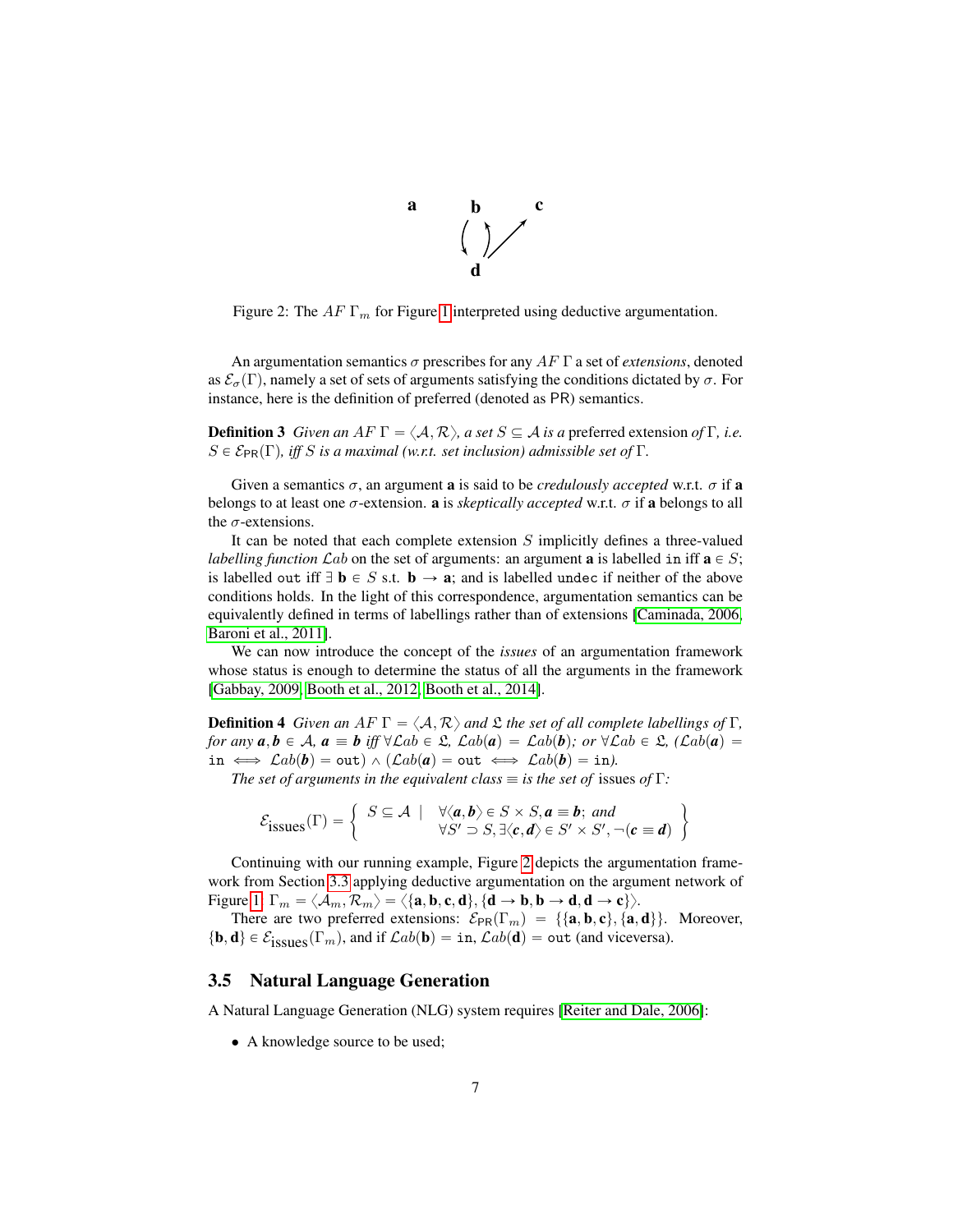<span id="page-7-0"></span>Table 1: Modules and tasks of a NLG system, adapted from [\[Reiter and Dale, 2006,](#page-15-5) Figure 3.1].

| Module            | <b>Content task</b>                               | <b>Structure task</b> |
|-------------------|---------------------------------------------------|-----------------------|
| Document planning | Content determination                             | Document structuring  |
| Microplanning     | Lexicalisation<br>Referring expression generation | Aggregation           |
| Realisation       | Linguistic realisation                            | Structure realisation |

- A communicative goal to be achieved;
- A user model; and
- A discourse history.

In general, the knowledge source is the information about the domain, while the communicative goal describes the purpose of the text to be generated. The user model is a characterisation of the intended audience, and the discourse history is a model of what has been said so far.

An NLG system divides processing into a pipeline [\[Reiter and Dale, 2006\]](#page-15-5) composed of the three stages described in Table [1.](#page-7-0) First it determines the content and structure of a document (*document planning*); then it looks at syntactic structures and choices of words that needs to be used to communicate the content chosen in the document planning (*microplanning*). Finally, it maps the output of the microplanner into text (*realisation*).

Each stage includes tasks that can be primary concerned with either content or structure. Document planning requires content determination — deciding what information should be communicated in the output document — and document structuring — how to order the information to be conveyed.

Microplanning requires (1) lexicalisation — deciding what syntactic constructions our NLG system should use; (2) referring expression generation — how to relate with entities; and (3) aggregation — how to map the structures created by the document planning onto linguistic structures such as sentences and paragraphs.

Document planning and microplanning are the most strategic and complex modules in this pipeline. They focus on identifying the communicative goal and how it relates to the user model, thus producing the blueprint of the document that will be generated.

It is the responsibility of the document planning module, in particular of the document structuring task, to consider the rhetorical relations (or discourse relations) that hold between messages or groups of messages. For instance, Rhetorical Structure Theory (RST) [\[Mann and Thompson, 1988\]](#page-15-6) stresses the idea that the coherency of a text depends on the relationships between pairs of *text spans* (an uninterrupted linear interval of text) a *nucleus* and a *satellite*. In [\[Mann and Thompson, 1988\]](#page-15-6) a variety of relationships are provided, but for the purpose of this work, we focus on: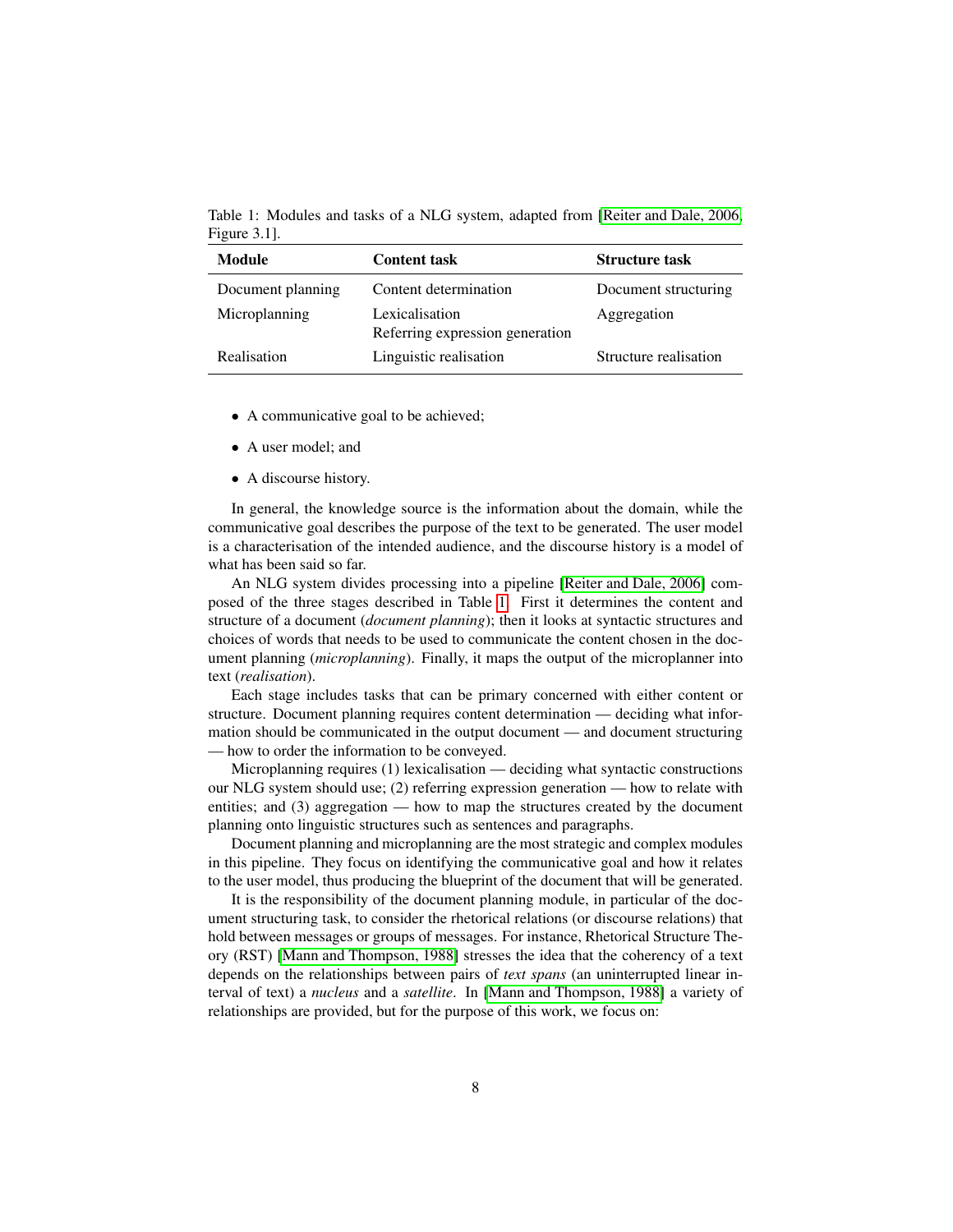- Evidence The nucleus contains a claim, while the satellite(s) contain(s) evidence supporting such a claim.
- Justify The nucleus contains a claim, while the satellite(s) contain(s) justification for such a claim.

Antithesis Nucleus and satellite are in contrast.

Finally, once the more strategical tasks are performed, there is need for linguistic realisation — from abstract representations of sentences to actual text — and structure realisation — converting abstract structures such as paragraphs and sections into the mark-up symbols chosen for the document. The realisation module is the most algorithmic in this pipeline, and there are already several implementations for supporting it, for instance SimpleNLG [\[Gatt and Reiter, 2009\]](#page-14-10).

In the next section we highlight the cases of document planning and microplanning we believe are most interesting from an argumentation perspective.

# <span id="page-8-0"></span>4 Generating Natural Language Interfaces to Formal Argumentation

Let us now return to our running example to illustrate four relevant communicative goals. For the moment we are not making any assumptions about the user model, and we will assume no pre-existing discourse history. Therefore, given that the knowledge source is fixed, we envisage the following four communicative goals, each of which raises interesting and challenging questions:

- 1. Presenting a single argument or an approximate argument;
- 2. Presenting an entire argument network;
- 3. Explaining the acceptability status of a single argument or an approximate argument; and
- 4. Explaining the extensions, given some semantics.

In the following, we discuss elements of content determination for each of these goals; i.e. deciding what messages should be included in the document to be generated. Examples will be provided based on our running example. In parts, the generated texts will sound a little awkward because we deliberately chose not to modify the content of the arguments. We will elaborate on this in Section [5.](#page-13-0)

#### 4.1 Presenting a Simple or an Approximate Argument

Simple and approximate arguments are composed of premises and a claim. There are two main strategies traditionally adopted to represent such a construct:

• *forward writing*, from premises to claim;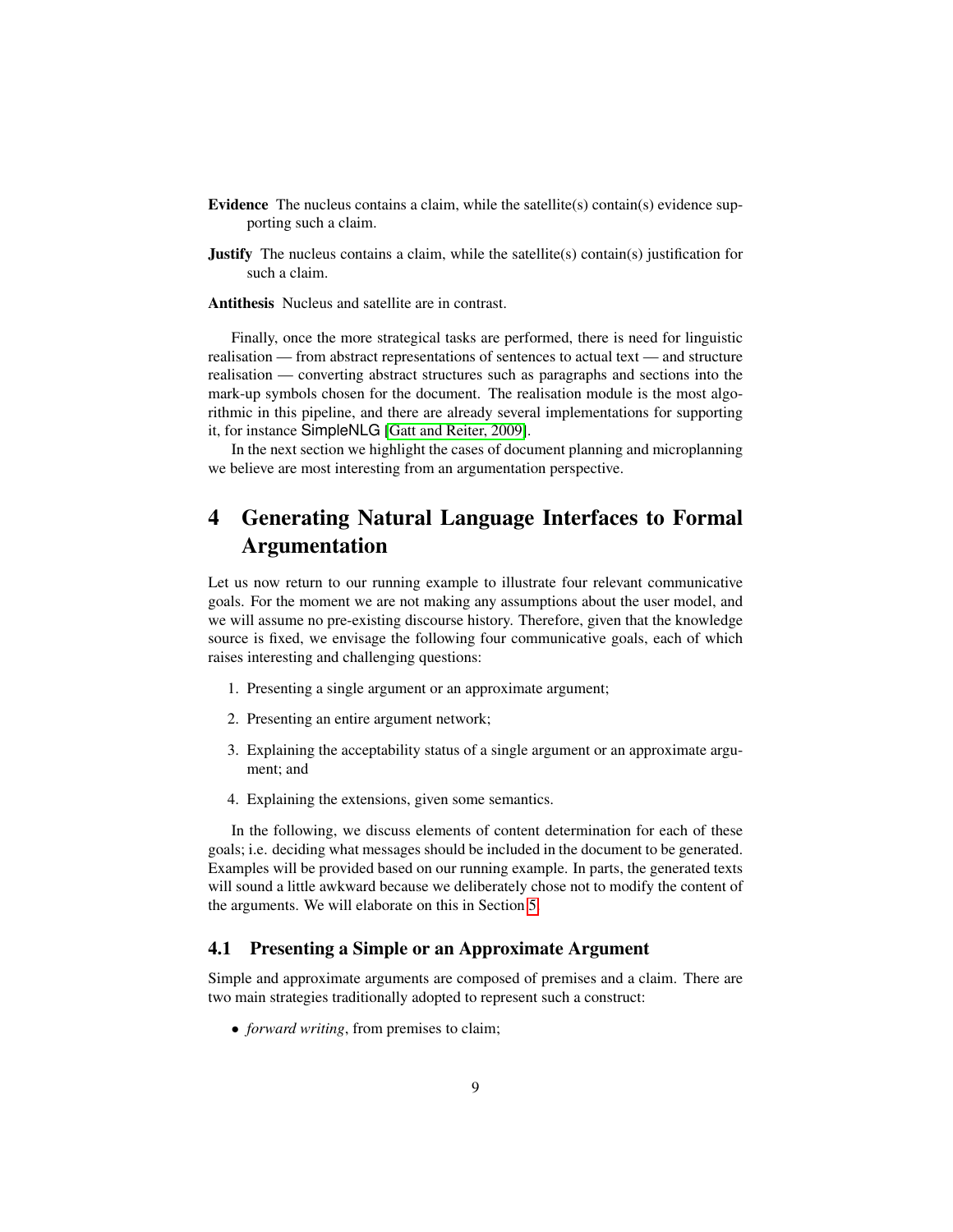• *backward writing*,<sup>[1](#page-9-0)</sup> from claim to premises.

Let us consider the argument  $\mathbf{b} = \langle \{ [T4], [T4] \rightarrow [T3] \rangle, [T3] \rangle$ . In the case of *forward writing*, we can write something like:

| If you want the economy to run smoothly, you have to incentivise cer-     |  |
|---------------------------------------------------------------------------|--|
| tain type of behaviour. [T4] In some ways you need that discipline, don't |  |
| you, to be a saver, to think, "I won't get into debt"?. [T3]              |  |

An explicit signal such as  $\vert$  Therefore  $\vert$  can be used to highlight the *Justify* relation:

If you want the economy to run smoothly, you have to incentivise certain type of behaviour. [T4]

Therefore In some ways you need that discipline, don't you, to be a saver, to think, "I won't get into debt"?. [T3]

Similarly in the case of *backward writing*, we may write:

| In some ways you need that discipline, don't you, to be a saver, to  |
|----------------------------------------------------------------------|
| think, "I won't get into debt"?. $[T3]$                              |
| Indeed   If you want the economy to run smoothly, you have to incen- |
| tivise certain type of behaviour. $[T4]$                             |

More interesting is the case of considering an approximate argument. Assuming that the communicative goal here is not to confuse the reader, it is probably reasonable not to include irrelevant elements in the presentation. Relevance theory may be seen as an attempt to analyse an essential feature of most human communication: the expression and recognition of intentions [\[Grice, 1989,](#page-15-7) [Sperber and Wilson, 2005\]](#page-15-8).

For instance, the First or Cognitive Principle of Relevance proposed by Sperber and Wilson [\[Sperber and Wilson, 1995,](#page-15-9) [Sperber and Wilson, 2005\]](#page-15-8) states: *Human cognition tends to be geared to the maximisation of relevance*. Therefore, it would be evidence of poor judgment to expand the argument by considering *irrelevant* elements. Unfortunately, defining the concept of *relevance* in formal argumentation is a nontrivial task [\[van Eemeren, F and Grootendorst, 2014,](#page-16-2) [Paglieri and Castelfranchi, 2014\]](#page-15-10). To take a reasonable starting point, let us adapt the definition of relevant evidence from the Rule  $401$  of the Federal Rules of Evidence<sup>[2](#page-9-1)</sup> to our context. Therefore, an approximate argument is relevant for an argument if:

- 1. Its premises have any tendency to make the argument's conclusion more or less probable than it would be without them; and
- 2. It provides additional information that might advance the debate.

Given this (loose) definition of relevance, we could argue that the approximate argument  $\mathbf{b}' = \langle \{ [T5], [T5] \rightarrow [T4], [T4] \rightarrow [T3] \rangle, [T3] \rangle \}$  is relevant for **b**. Similarly as before, there are different possibilities to write such a chain of inferences. In addition, it raises questions related to microplanning: perhaps, we desire to merge together different pieces such as in the following example using *backward writing* style.

<span id="page-9-0"></span><sup>1</sup>Often also named *assert-justify*.

<span id="page-9-1"></span><sup>2</sup>[https://www.law.cornell.edu/rules/fre/rule\\_401](https://www.law.cornell.edu/rules/fre/rule_401) (on 13/05/2017)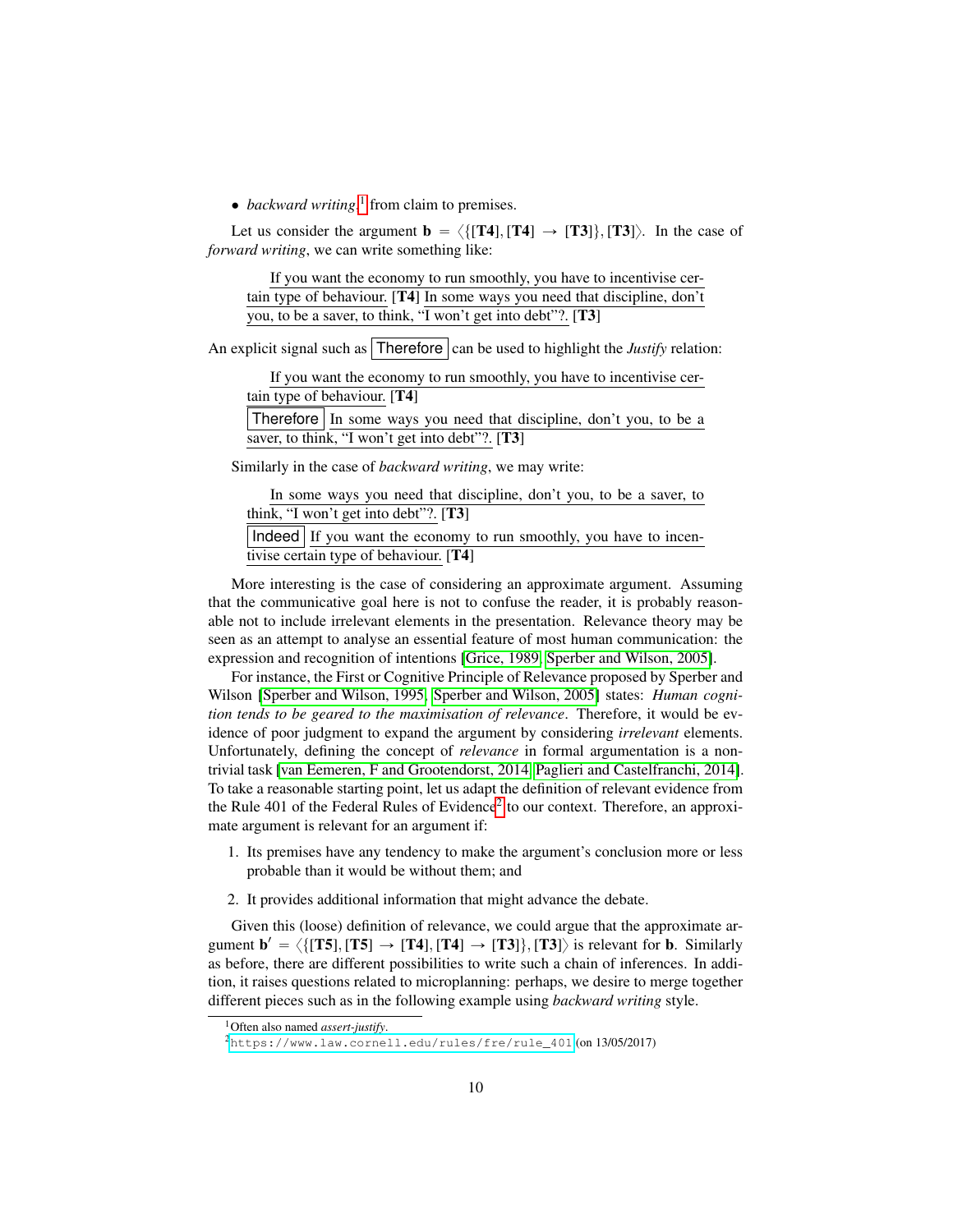In some ways you need that discipline, don't you, to be a saver, to think, "I won't get into debt"?. [T3]

| Indeed If you want the economy to run smoothly, you have to incen-          |  |
|-----------------------------------------------------------------------------|--|
| tivise certain type of behaviour. $[T4]$ , e.g. in South Korea, in terms of |  |
| how South Korean grew, it did incentivise saving, at certain times, by cer- |  |
| tain economic policies [T5]                                                 |  |

[T4] and [T5] are merged by a comma and  $\overline{e.g.}$ . In this way, we highlight the *Evidence* relation and identify the connection as an argument from example instead of forming two independent sentences, which is an aspect traditionally related to microplanning.

Finally, if we have knowledge that an inference rule fulfils an argumentation scheme, then we can also map the elements of an argument into such a scheme. For instance, argument b is classified as an argument by established rule, that is represented by the following scheme:

| Major Premise: | If carrying out types of actions including the state of affairs A<br>is the established rule for x, then (unless the case is an<br>exception), x must carry out A. |
|----------------|--------------------------------------------------------------------------------------------------------------------------------------------------------------------|
| Minor Premise: | Carrying out types of actions including state of affairs A is<br>the established rule for a.                                                                       |
| Conclusion:    | Therefore a must carry out A.                                                                                                                                      |

It is interesting to note that the minor premise is left implicit in the formalisation of our example, and it might be an element that should be highlighted to the user. How to report an implicit premise may depend on the communicative goal. For example, if the system is intended for users to improve and make their arguments more explicit we may generate the text:

| In some ways you need that discipline, don't you, to be a saver, to         |  |
|-----------------------------------------------------------------------------|--|
| think, "I won't get into debt"?. [T3]   Indeed   If you want the economy to |  |
| run smoothly, you have to incentivise certain type of behaviour. [T4]       |  |
| although we have no evidence that this is the established rule.             |  |

In this case, the fact that there is a lack of the minor premise is added to the generated text. On the other hand, if the system is intended to report an analysis of a conversation, we need to take into account that the premise is implicit as it may be already known by the participants. Hence, the system could assume that the premise holds, and generate an explicit sentence and we assume that this is the established rule. Further research is, however, needed in understanding how to generate text in case of unstated premises (e.g., in case of enthymemes[\[Walton et al., 2008,](#page-16-0) [Black and Hunter, 2012\]](#page-14-4)). With similar considerations, we could also include critical questions that have either already been answered, or that, if answered, could strengthen the argument.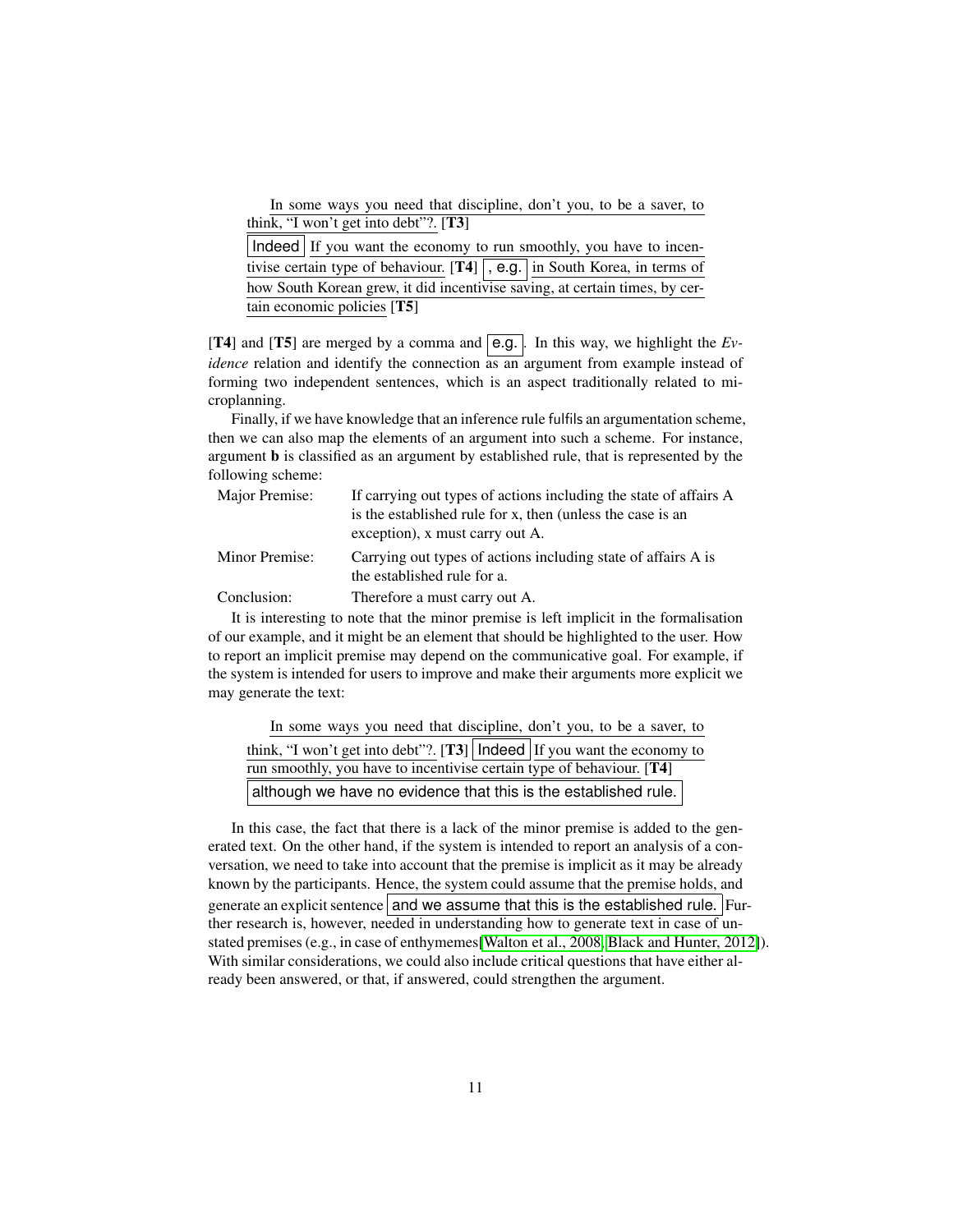

<span id="page-11-0"></span>Figure 3: The  $AF \Gamma_m$  for the argument network of Figure [1](#page-3-0) interpreted using deductive argumentation in a bipolar-inspired framework, where the squared arrows represents generic dependencies based on inferences.

#### <span id="page-11-2"></span>4.2 Presenting an Argument Network

One of the strengths of formal argumentation is its ability to handle conflicts. In the previous section we focused on how to represent a single argument. However, even in our small running example, we can note that (1) there are more than one argument; and (2) there are conflicts among them (Figures [1](#page-3-0) and [2\)](#page-6-0).

The simplest strategy for representing an argument network is just to enumerate all the arguments and to list the conflicts among them, eventually linking that with critical questions if the information is available (e.g.  $\vert$  This counterargument answers

the critical question that states  $\dots$  ).

However, we argue that there is a better approach, motivated by the need to satisfy Grice's maxim of relation and relevance [\[Grice, 1975\]](#page-15-11); i.e. that in a conversation one needs to be relevant and say things that are pertinent to the discussion. Let us consider Figure [3](#page-11-0) that depicts the  $\Gamma_m$  argumentation framework (cf. Fig. [2\)](#page-6-0) annotated with a second, bipolar-inspired [\[Amgoud et al., 2008\]](#page-13-1),<sup>[3](#page-11-1)</sup> binary relation between arguments. Such a relation is grounded in the original argument network, Figure [1.](#page-3-0)

Once such an annotated graph is obtained, a line of reasoning annotated together (e.g.  $\langle \mathbf{a}, \mathbf{b}, \mathbf{c} \rangle$  in Figure [3\)](#page-11-0) could be merged together in order to provide a single approximate argument. Once all the lines of reasoning annotated together are identified and merged, then we need a strategy to order their presentation; e.g. ordering by length of each line of reasoning versus ordering by the number of attacks received. We also need appropriate signals for *antithesis* relations need to be used. For instance:

| if you want the moral hazard, instead of kind of just going on about the      |  |  |
|-------------------------------------------------------------------------------|--|--|
| bankers, is there not a danger that if we just said we'd write off debt, that |  |  |
| it actually isn't very helpful for our side, for ordinary people, to actually |  |  |
| have that? [T1]   Indeed   There's no discipline there $ T2 $   and   In some |  |  |
| ways you need that discipline, don't you, to be a saver, to think, "I won't   |  |  |
| get into debt"?. [T3]   Indeed   If you want the economy to run smoothly,     |  |  |
| you have to incentivise certain type of behaviour. $[T4]$ , e.g. in South     |  |  |
| Korea, in terms of how South Korean grew, it did incentivise saving, at       |  |  |
| certain times, by certain economic policies [T5]   However,   people don't    |  |  |

<span id="page-11-1"></span><sup>3</sup>By *bipolar-inspired* we intend that such a relation does not represent conflicts. At the same time, however, we are not in the position to argue that it would be a relationship of *support*.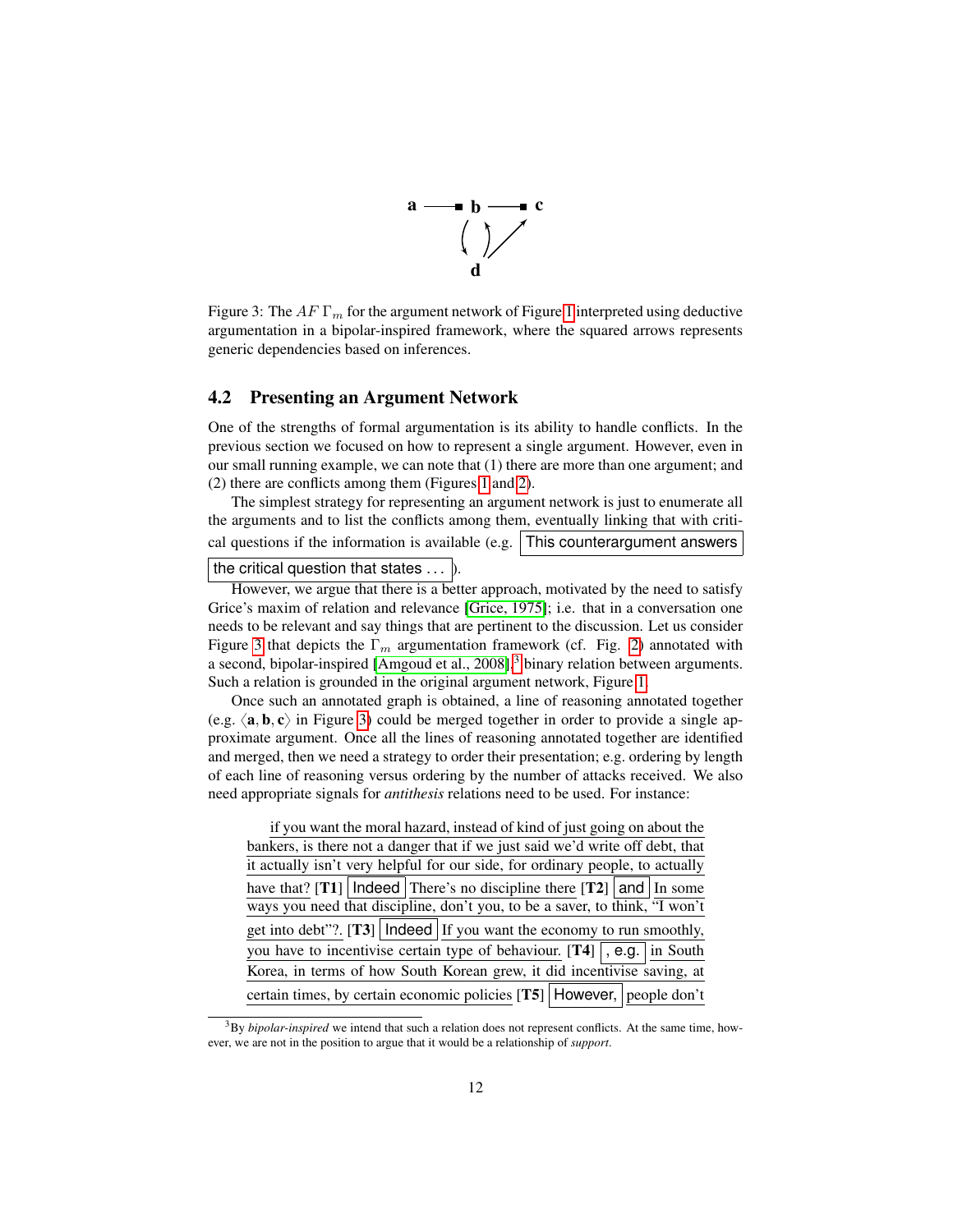

<span id="page-12-0"></span>Figure 4: Dispute tree to prove that c is credulously accepted w.r.t. preferred semantics in the AF  $\Gamma_m$  for the argument network of Figure [1](#page-3-0) interpreted using deductive argumentation.

realise, or only half realise, is the fact that we have actually written off massive amounts of debt  $[T6]$  and But it certainly isn't the debts of the people who most need it in society [T7].

### <span id="page-12-1"></span>4.3 Explaining the Acceptability Status of a Single Argument or an Approximate Argument

Two of the traditional decision problems in abstract argumentation [\[Dunne and Wooldridge, 2009\]](#page-14-11) are checking whether an argument is credulously or skeptically accepted (or not). An interested user might select one of the arguments (or one of the propositions in the argument network) and ask whether or not it is credulously or skeptically accepted.

To answer such a query, we can exploit research in proof theory and argument games [\[Modgil and Caminada, 2009\]](#page-15-12). For instance, to prove that c (in Figure [2\)](#page-6-0) is credulously accepted according to preferred semantics, we can (1) compute the extensions; and (2) compute the dispute tree [\[Modgil and Caminada, 2009\]](#page-15-12) needed to prove it. The dispute tree is depicted in Figure [4](#page-12-0) which suggests that only the argument network comprising c, d, and b needs to be considered.

#### 4.4 Explaining Extensions

Explaining multiple extensions is analogous to present different argumentation (sub-)networks that are linked together by attacks. Therefore, the solution for this communication goal builds upon the procedures envisaged in Sections [4.2](#page-11-2) and [4.3.](#page-12-1)

It is worth mentioning that a possible way to identify the attack connections between those extensions is to consider a set of arguments belonging to a set of issues  $S \in \mathcal{E}_{isymes}(\Gamma)$  such that  $|S| = |\mathcal{E}_{\sigma}(\Gamma)|$  for the chosen  $\sigma$  semantics.<sup>[4](#page-12-2)</sup> Those arguments could nicely provide foci of attention: for instance,  $\{\mathbf{b}, \mathbf{d}\} \in \mathcal{E}_{issues}(\Gamma_m)$ . Therefore, the text presented in Section [4.2](#page-11-2) could be adapted in a straightforward manner to communicate the existence of two preferred extensions that gravitate around the issue  $\{b, d\}.$ 

<span id="page-12-2"></span><sup>4</sup>Assuming that the semantics can be related to the notion of a complete labelling (Def. [4\)](#page-6-1).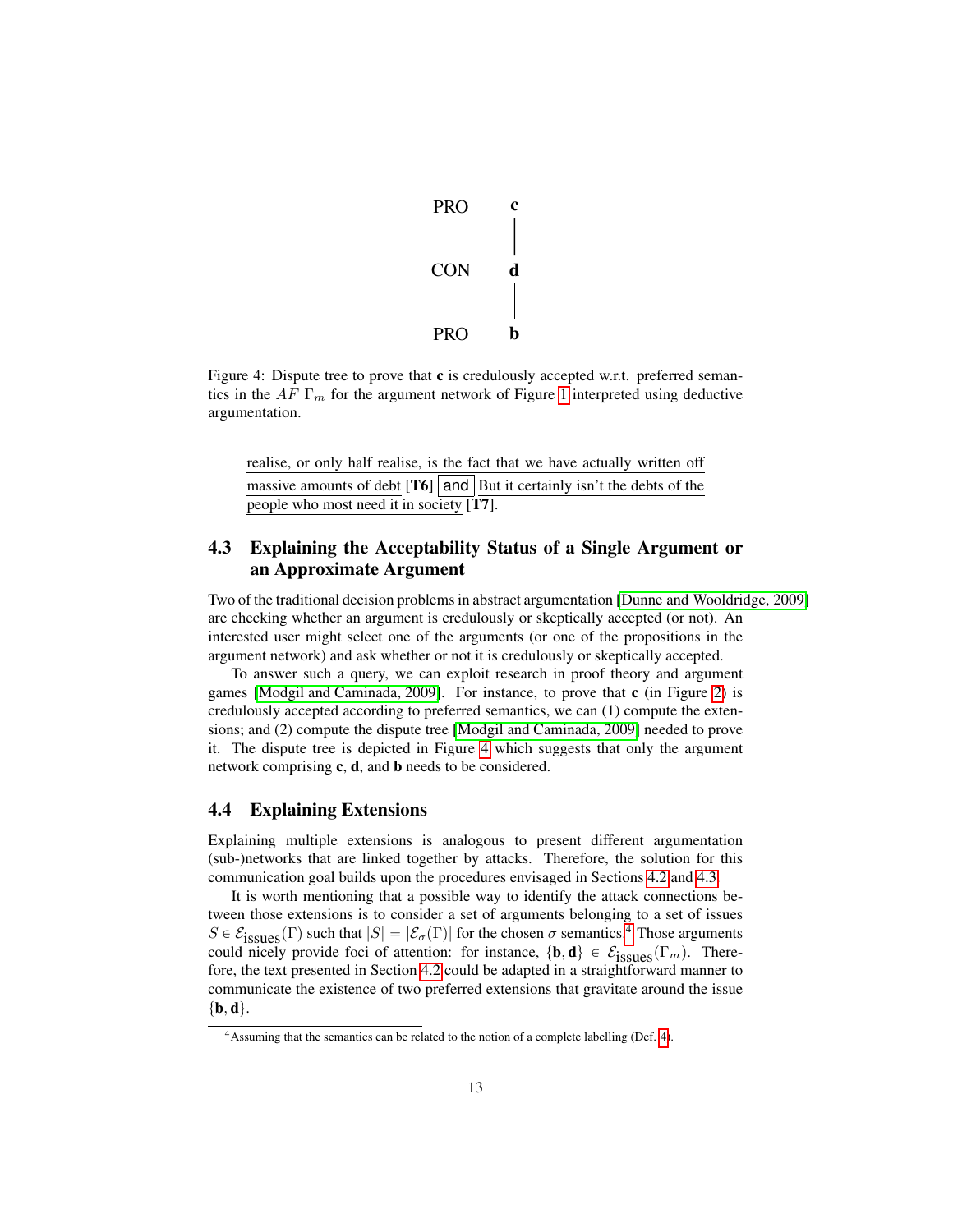# <span id="page-13-0"></span>5 Conclusion

In this paper have we provided a blueprint for a complex set of research questions that arise when considering how to generate natural language representations of formal argumentation structures.

First of all, as already noted at the beginning of Section [4,](#page-8-0) we assume neither a model of the user, nor pre-existing contexts that need to be referenced in the piece of text generated. These elements will need to be addressed in future research.

Moreover some pieces of generated text sound quite awkward. To address such an issue, each piece of information inserted in an argument network should represent a single *text-agnostic normal form* proposition. In this way, we could compose them in a way in a meaningful way. This is clearly a constraint that might be unnatural if an untrained user tries to generate an argument network, and this raises an interesting research question concerning how to enable untrained users to formalise their lines of reasoning.

It is worth noting that the research questions highlighted in this paper have been grounded on a piece of argumentation formalised from a discussion between humans. We claim neither that our list is exhaustive nor that it is applicable to all possible argument networks. For instance, providing a natural language interface to an argument network built by an expert might lead to different, unforeseen, communicative goals. For instance, related research enabling the scrutiny of autonomous systems by allowing agents to generate plans through argument and dialogue [\[Tintarev et al., 2013\]](#page-15-13) had the specific communication goal of justifying the purpose of each step within a plan.

Moreover we support the effort of extending AIF to include additional information: for instance, the AIFdb [\[Lawrence et al., 2012\]](#page-15-4) project extends the AIF model to include schemes: of rephrasing; of locution describing communicative intentions which speakers use to introduce propositional contents; and of interaction or protocol describing relations between locutions. Dealing with those pieces of information raise further research questions. Indeed, as we saw in Section [3.3,](#page-4-0) arguments a, b, and c form a conflict-free set, and in Section [4](#page-8-0) we often considered them altogether in an approximate argument. However, while argument c was put forward by Claire Fox in the original dialogue (Section [2\)](#page-1-0), arguments a and b belong to Nick Dearden. The question here is how to include the sources of those arguments in the generated natural language text. In the use of argumentation to support reasoning and intelligence analysis [\[Toniolo et al., 2015\]](#page-16-3), sources are also important, but this is only one aspect of the provenance of an argument that could, in general, be considered.

Finally, we will investigate the potential of applying NLG to existing systems using formal argumentation in real-world applications, such as CISpaces [\[Toniolo et al., 2015\]](#page-16-3) — a system for collaborative intelligence analysis — and ArgMed [\[Hunter and Williams, 2012,](#page-15-14) [Williams et al., 2015\]](#page-16-4) — a system for reasoning about the results of clinical trials.

# References

<span id="page-13-1"></span>[Amgoud et al., 2008] Amgoud, L., Cayrol, C., Lagasquie-Schiex, M.-C., and Livet, P. (2008). On bipolarity in argumentation frameworks. *International Journal of*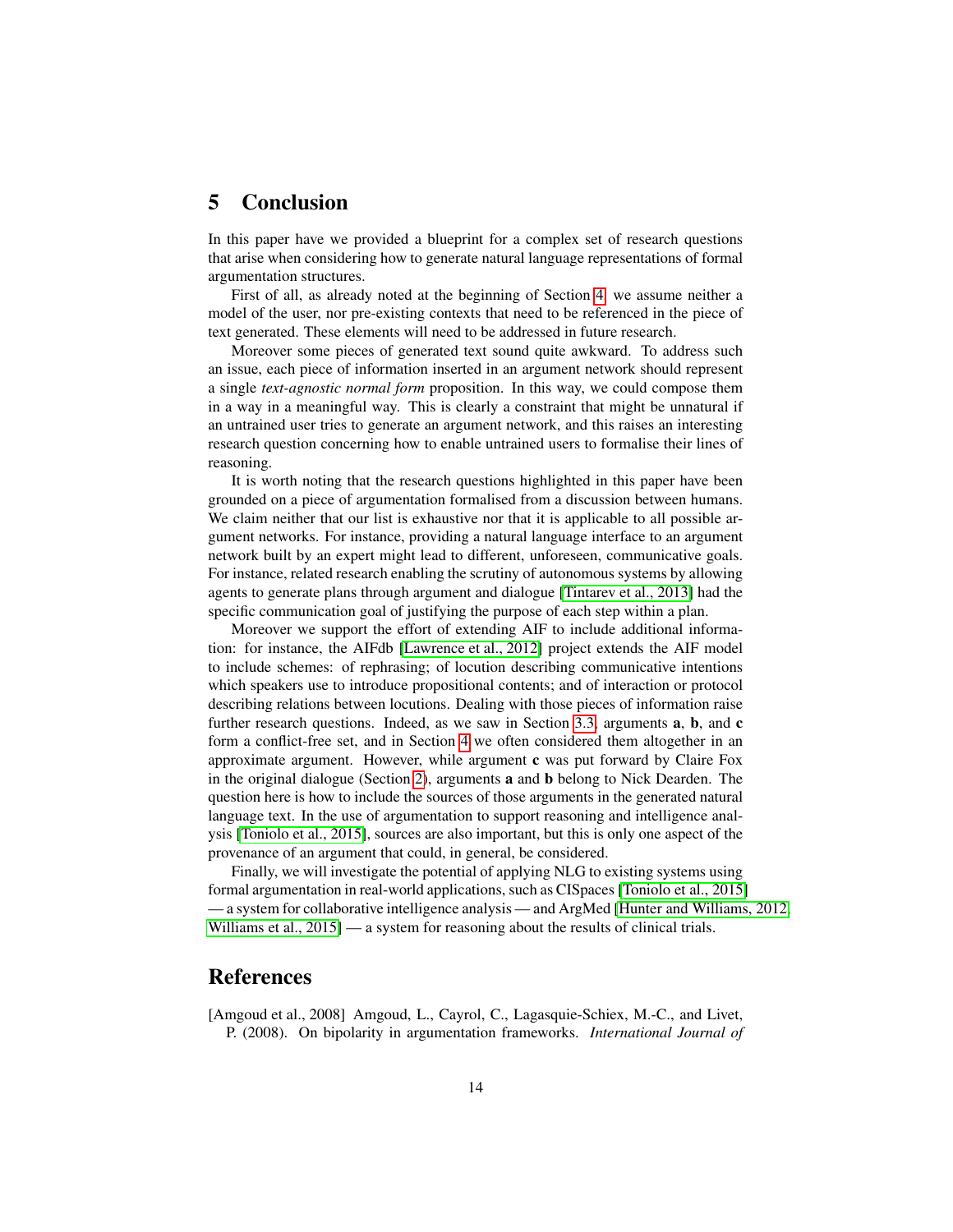*Intelligent Systems*, 23:1062–1093.

- <span id="page-14-6"></span>[Baroni et al., 2011] Baroni, P., Caminada, M., and Giacomin, M. (2011). An introduction to argumentation semantics. *Knowledge Engineering Review*, 26(4):365– 410.
- <span id="page-14-3"></span>[Besnard and Hunter, 2014] Besnard, P. and Hunter, A. (2014). Constructing argument graphs with deductive arguments: a tutorial. *Argument & Computation*, 5(1):5–30.
- <span id="page-14-4"></span>[Black and Hunter, 2012] Black, E. and Hunter, A. (2012). A Relevance-theoretic Framework for Constructing and Deconstructing Enthymemes. *Journal of Logic and Computation*, 22(1):55–78.
- <span id="page-14-8"></span>[Booth et al., 2012] Booth, R., Caminada, M., Podlaszewski, M., and Rahwan, I. (2012). Quantifying Disagreement in Argument-based Reasoning. In *Proceedings of the 11th International Conference on Autonomous Agents and Multiagent Systems (AAMAS 2012)*.
- <span id="page-14-9"></span>[Booth et al., 2014] Booth, R., Caminada, M. W., Dunne, P. E., Podlaszewski, M., and Rahwan, I. (2014). Complexity Properties of Critical Sets of Arguments. In *Computational Models of Argument: Proceedings of COMMA 2014*, pages 173– 184.
- <span id="page-14-5"></span>[Caminada, 2006] Caminada, M. (2006). On the Issue of Reinstatement in Argumentation. In *Proceedings of the 10th European Conference on Logics in Artificial Intelligence (JELIA 2006)*, pages 111–123.
- <span id="page-14-1"></span>[Cerutti et al., 2014] Cerutti, F., Tintarev, N., and Oren, N. (2014). Formal Arguments, Preferences, and Natural Language Interfaces to Humans: an Empirical Evaluation. In *21st European Conference on Artificial Intelligence*, pages 207–212.
- <span id="page-14-2"></span>[Chesnevar et al., 2006] Chesnevar, C. I., McGinnis, J., Modgil, S., Rahwan, I., Reed, C., Simari, G. R., South, M., Vreeswijk, G. A. W., and Willmot, S. (2006). Towards an argument interchange format. *The Knowledge Engineering Review*, 21(04):293.
- <span id="page-14-0"></span>[Dung, 1995] Dung, P. M. (1995). On the acceptability of arguments and its fundamental role in nonmonotonic reasoning, logic programming, and n-person games. *Artificial Intelligence*, 77(2):321–357.
- <span id="page-14-11"></span>[Dunne and Wooldridge, 2009] Dunne, P. E. and Wooldridge, M. (2009). Complexity of abstract argumentation. In Rahwan, I. and Simari, G., editors, *Argumentation in AI*, chapter 5, pages 85–104. Springer-Verlag.
- <span id="page-14-7"></span>[Gabbay, 2009] Gabbay, D. (2009). Fibring Argumentation Frames. *Studia Logica*, 93(2/3):231–295.
- <span id="page-14-10"></span>[Gatt and Reiter, 2009] Gatt, A. and Reiter, E. (2009). SimpleNLG: A realisation engine for practical applications. In *Proceedings of the 12th European Workshop on Natural Language Generation*, pages 90–93. Association for Computational Linguistics.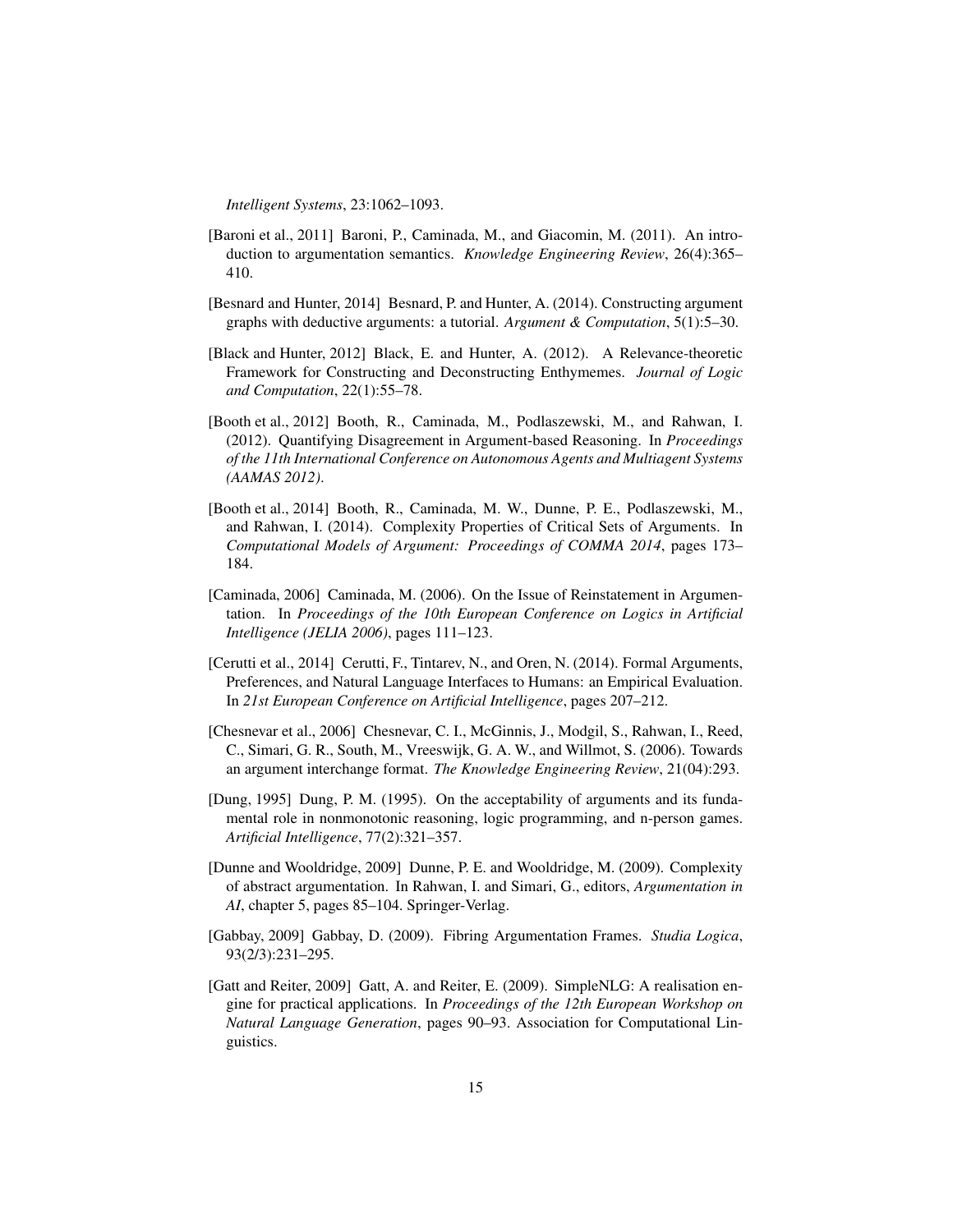- <span id="page-15-11"></span>[Grice, 1975] Grice, H. P. (1975). Logic and Conversation. In Cole, P. and Morgan, J., editors, *Syntax and Semantics 3: Speech Acts*, pages 41–57.
- <span id="page-15-7"></span>[Grice, 1989] Grice, P. (1989). *Studies in the Way of Words*, volume 65.
- <span id="page-15-14"></span>[Hunter and Williams, 2012] Hunter, A. and Williams, M. (2012). Aggregating evidence about the positive and negative effects of treatments. *Artificial intelligence in medicine*, 56(3):173–90.
- <span id="page-15-3"></span>[Laronge, 2012] Laronge, J. A. (2012). Evaluating universal sufficiency of a single logical form for inference in court. *Law, Probability and Risk*, 11(2-3):159–196.
- <span id="page-15-4"></span>[Lawrence et al., 2012] Lawrence, J., Bex, F., Reed, C., and Snaith, M. (2012). AIFdb: Infrastructure for the Argument Web. In *COMMA*, pages 515 – 516.
- <span id="page-15-6"></span>[Mann and Thompson, 1988] Mann, W. C. and Thompson, S. A. (1988). Rethorical Structure Theory: Toward a functional theory of text organisation. *Text*, 8:243–281.
- <span id="page-15-12"></span>[Modgil and Caminada, 2009] Modgil, S. and Caminada, M. (2009). Proof Theories and Algorithms for Abstract Argumentation Frameworks. In Simari, G. and Rahwan, I., editors, *Argumentation in Artificial Intelligence*, chapter Proof Theo, pages 105–129. Springer US, Boston, MA.
- <span id="page-15-10"></span>[Paglieri and Castelfranchi, 2014] Paglieri, F. and Castelfranchi, C. (2014). Trust, relevance, and arguments. *Argument & Computation*, 5(2-3):216–236.
- <span id="page-15-0"></span>[Rahwan and Reed, 2009] Rahwan, I. and Reed, C. (2009). The Argument Interchange Format. In *Argumentation in Artificial Intelligence*, pages 383–402. Springer US, Boston, MA.
- <span id="page-15-5"></span>[Reiter and Dale, 2006] Reiter, E. and Dale, R. (2006). *Building Natural Language Generation Systems*. Number Cambridge.
- <span id="page-15-1"></span>[Rosenfeld and Kraus, 2016a] Rosenfeld, A. and Kraus, S. (2016a). Providing arguments in discussions on the basis of the prediction of human argumentative behavior. *ACM Transactions on Interactive Intelligent Systems (TiiS)*, 6(4):30.
- <span id="page-15-2"></span>[Rosenfeld and Kraus, 2016b] Rosenfeld, A. and Kraus, S. (2016b). Strategical argumentative agent for human persuasion. In *Proceedings of the 22nd European Conference on Artificial Intelligence (ECAI)*, volume 285, page 320. IOS Press.
- <span id="page-15-9"></span>[Sperber and Wilson, 1995] Sperber, D. and Wilson, D. (1995). *Relevance : communication and cognition 2nd Ed.* Blackwell Publishers.
- <span id="page-15-8"></span>[Sperber and Wilson, 2005] Sperber, D. and Wilson, D. (2005). Relevance Theory. In *The Handbook of Pragmatics*.
- <span id="page-15-13"></span>[Tintarev et al., 2013] Tintarev, N., Kutlak, R., Oren, N., Deemter, K. V., Green, M., Masthoff, J., and Vasconcelos, W. (2013). SAsSy - Scrutable Autonomous Systems. In *Do-Form: Enabling Domain Experts to use Formalised Reasoning*.